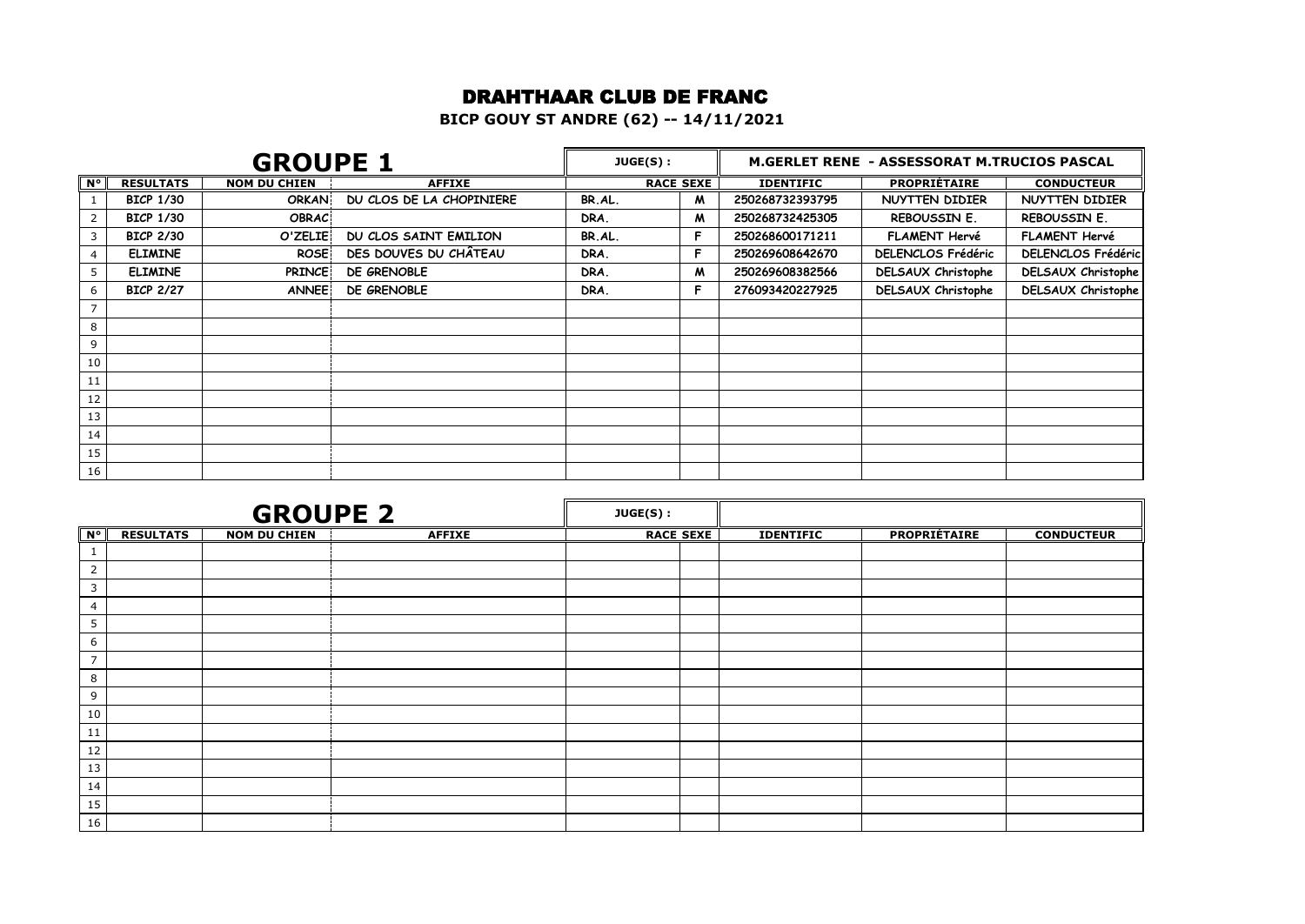|                | <b>GROUPE 3</b>  |                     |               | JUGE(S): |                  |                  |              |                   |
|----------------|------------------|---------------------|---------------|----------|------------------|------------------|--------------|-------------------|
| <b>N°</b>      | <b>RESULTATS</b> | <b>NOM DU CHIEN</b> | <b>AFFIXE</b> |          | <b>RACE SEXE</b> | <b>IDENTIFIC</b> | PROPRIÉTAIRE | <b>CONDUCTEUR</b> |
| $\perp$        |                  |                     |               |          |                  |                  |              |                   |
| $\overline{2}$ |                  |                     |               |          |                  |                  |              |                   |
| 3              |                  |                     |               |          |                  |                  |              |                   |
| 4              |                  |                     |               |          |                  |                  |              |                   |
| 5              |                  |                     |               |          |                  |                  |              |                   |
| 6              |                  |                     |               |          |                  |                  |              |                   |
| $\overline{7}$ |                  |                     |               |          |                  |                  |              |                   |
| 8              |                  |                     |               |          |                  |                  |              |                   |
| 9              |                  |                     |               |          |                  |                  |              |                   |
| 10             |                  |                     |               |          |                  |                  |              |                   |
| 11             |                  |                     |               |          |                  |                  |              |                   |
| 12             |                  |                     |               |          |                  |                  |              |                   |
| 13             |                  |                     |               |          |                  |                  |              |                   |
| 14             |                  |                     |               |          |                  |                  |              |                   |
| 15             |                  |                     |               |          |                  |                  |              |                   |
| 16             |                  |                     |               |          |                  |                  |              |                   |

|                | <b>GROUPE 4</b>  |                     |               | JUGE(S): |                  |                  |                     |                   |
|----------------|------------------|---------------------|---------------|----------|------------------|------------------|---------------------|-------------------|
| $N^{\circ}$    | <b>RESULTATS</b> | <b>NOM DU CHIEN</b> | <b>AFFIXE</b> |          | <b>RACE SEXE</b> | <b>IDENTIFIC</b> | <b>PROPRIÉTAIRE</b> | <b>CONDUCTEUR</b> |
| $\perp$        |                  |                     |               |          |                  |                  |                     |                   |
| $\overline{2}$ |                  |                     |               |          |                  |                  |                     |                   |
| 3              |                  |                     |               |          |                  |                  |                     |                   |
| $\overline{4}$ |                  |                     |               |          |                  |                  |                     |                   |
| 5              |                  |                     |               |          |                  |                  |                     |                   |
| 6              |                  |                     |               |          |                  |                  |                     |                   |
| $\overline{7}$ |                  |                     |               |          |                  |                  |                     |                   |
| 8              |                  |                     |               |          |                  |                  |                     |                   |
| 9              |                  |                     |               |          |                  |                  |                     |                   |
| 10             |                  |                     |               |          |                  |                  |                     |                   |
| $11\,$         |                  |                     |               |          |                  |                  |                     |                   |
| 12             |                  |                     |               |          |                  |                  |                     |                   |
| 13             |                  |                     |               |          |                  |                  |                     |                   |
| 14             |                  |                     |               |          |                  |                  |                     |                   |
| 15             |                  |                     |               |          |                  |                  |                     |                   |
| 16             |                  |                     |               |          |                  |                  |                     |                   |